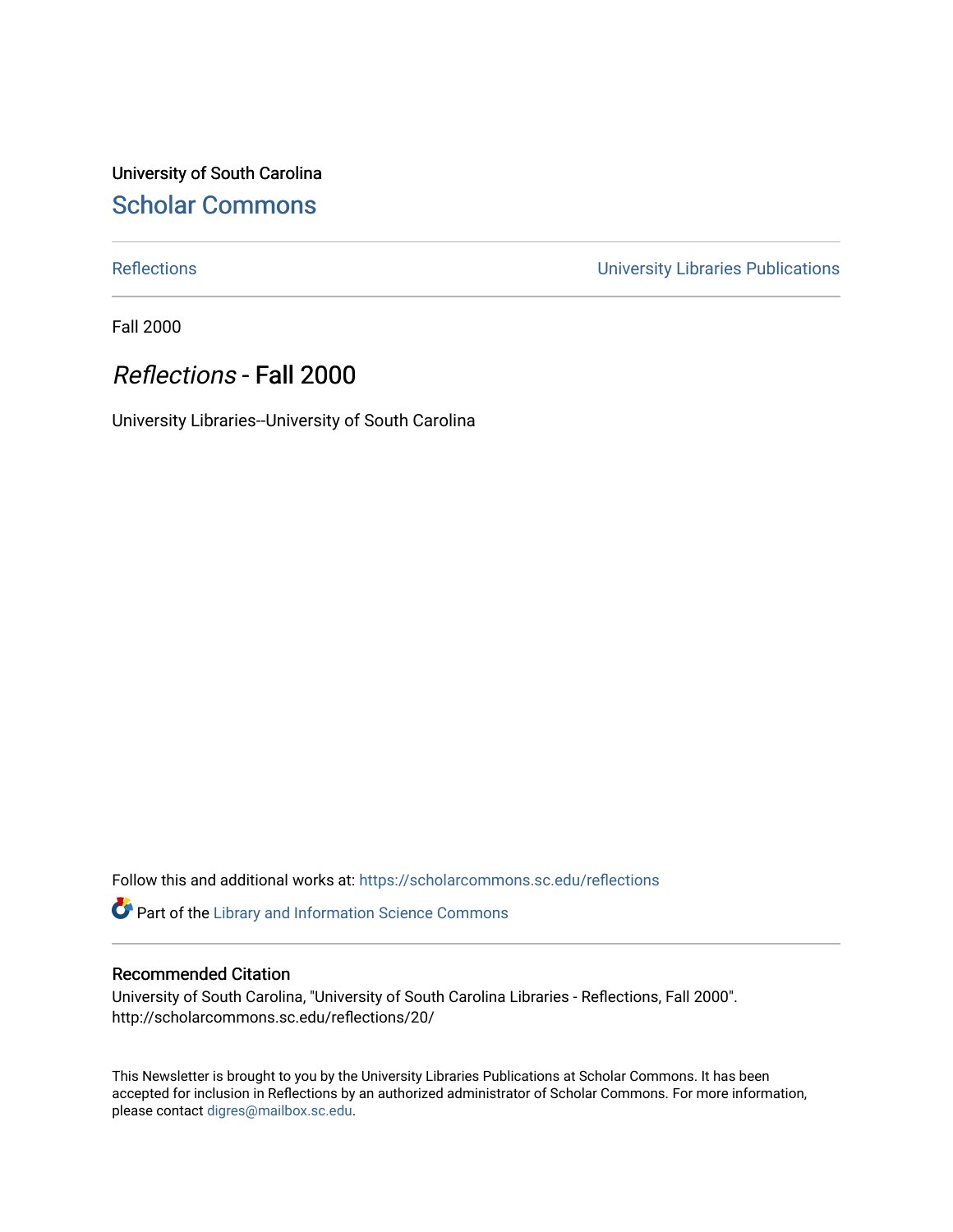DIVISION OF

LIBRARIES AND

INSTRUCTIONAL

#### **SERVICES**

# REFLECTIONS REFLECTIONS

**University of South Carolina, Columbia, S.C. Fall 2000**

## **Proxy Server Extends Library Databases Beyond Campus Boundaries**

The University Libraries' many Web-based electronic resources such as indexes, abstracts, encyclopedias, etc. are now available off campus to USC Columbia students, faculty, and staff by means of a device called a proxy server.

Database providers limit access to their electronic resources through a method known as "IP (Internet Protocol) Restriction." This allows access only to authorized users within the USC domain (sc.edu) and enables the providers to enforce strict licensing agreements set up for these resources. With this restriction, off-campus students and faculty have not previously been able to access the databases because their remote computers did not use USC domain IPs.

machine, out of the USC domain, and the database provider's site. Since the proxy server is part of the "sc.edu" domain, the requested database provider allows the connection to the proxy server. The proxy server then forwards the request from the user

actually the proxy server is the intermediary between the two.

With the implementation of the proxy server, the library will now provide off-campus access to over 90 electronic databases. A complete list of the libraries' electronic

To use the



The proxy server authenticates the student, faculty member, or staff member by their individual USC ID number and then serves as a "proxy" between the user's

to the database provider and transfers all query information back and forth between the two. To the user, this process looks as if his or her computer is communicating directly with the database provider, but

electronic resources from off campus or configuring a browser should call Alma Creighton at 803-777-2389 or send an email message to almac@gwm.sc.edu.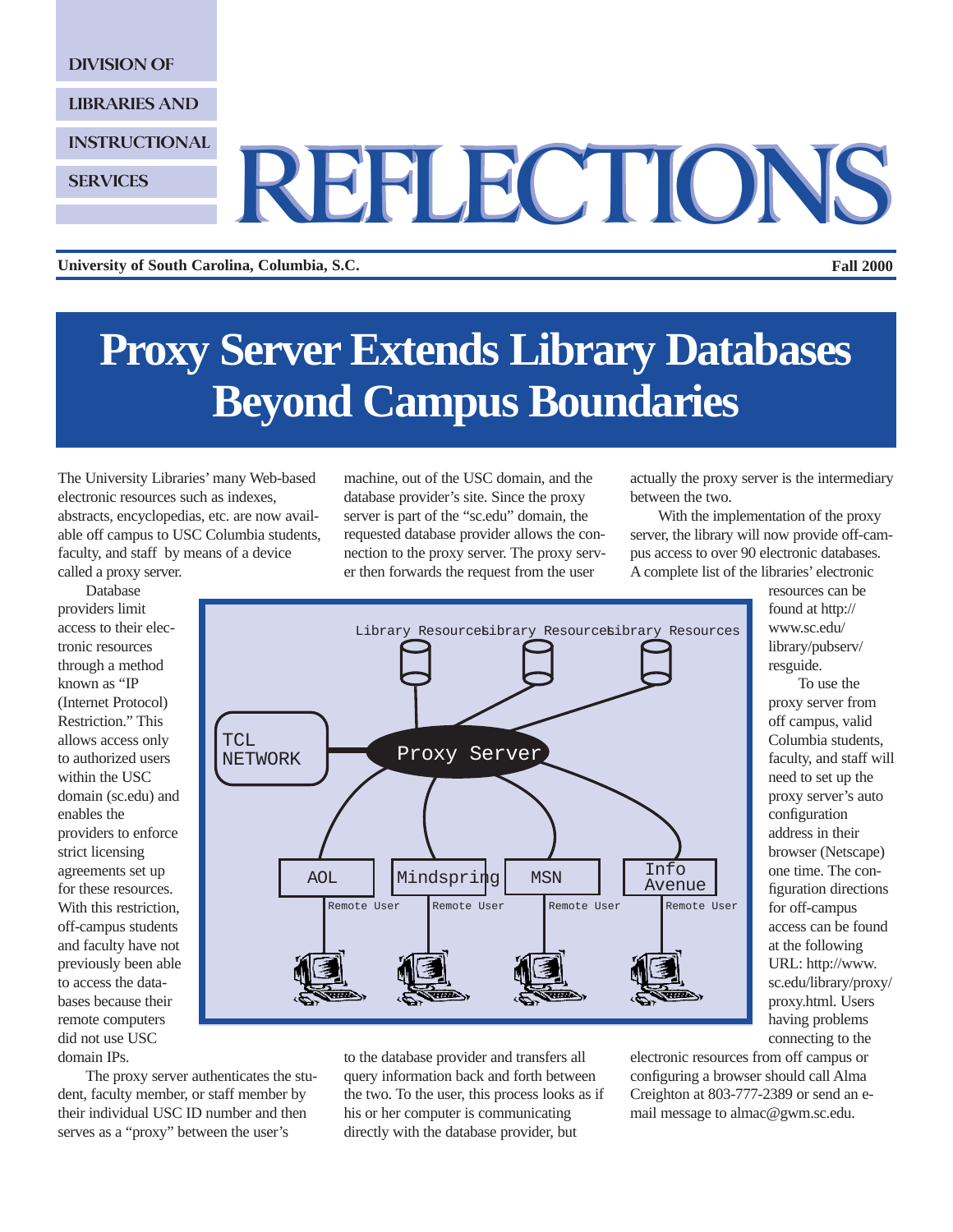## **Thomas Cooper Library Events**

#### **James Gould Cozzens Symposium**

Pulitzer Prize-winning author Edmund Morris spoke to members of the Thomas Cooper Society in September for the opening event of a symposium and exhibit featuring the works of American author James Gould Cozzens. Morris won the Pulitzer Prize for his 1979 biography *The Rise of Theodore Roosevelt*. His latest book is *Dutch: A Memoir of Ronald Reagan* which was published in 1999.

The symposium featured papers by USC faculty and graduate students on Cozzens' life and work; a discussion of Cozzens' literary legacy by George Garrett, R.H.W. Dillard and Matthew J. Bruccoli; and the showing of a film version of Cozzens' most famous work, *By Love Possessed*. During his career, Cozzens authored 18 books and a number of short stories and works of poetry. He was awarded the Pulitzer Prize for his novel *Guard of Honor* which was published in 1948.

The Cozzens exhibit, which is located in the mezzanine exhibit area in Thomas Cooper Library will be up through early December.

Sponsors of the symposium and exhibit included the USC libraries, the Thomas Cooper Society, the College of Liberal Arts, the Department of English, the Center for Literary Biography, and the Richland County Public Library.

#### **Literary Humor Symposium**

George Plimpton, Calvin Trillin, Fran Lebowitz, and Roy Blount Jr. combined forces to enlighten attendees at a November 1 symposium about humor in literature.

Another event presented in connection with the symposium was a play written by Plimpton play featuring correspondence and conversations between F. Scott Fitzgerald and Ernest Hemingway as they discussed their various writing projects and the events of their lives. In the play entitled *Hemingway & Fitzgerald: A Dialogue*, Plimpton played the part of Fitzgerald and John MacNichlolas of the USC Department of English took the role of Hemingway. The play was inspired by Dr. Matthew J. Brucolli's book, *Hemingway and Fitzgerald: A Dangerous Friendship*.

Plimpton has developed close ties with USC in the past few years serving as chair of the libraries' Center for Literary Biography. He is well-known as editor of *The Paris Review* and for writing and/or editing about 30 books.

The other panel members are also celebrated authors and humorists. Trillin writes columns for *Time* and *The New Yorker* and has published several books including *Uncivil Liberties*, *With All Respect, If You Can't Say Something Nice*, and *Enough's Enough*.

Lebowitz is the author of two bestselling books, *Metropolitan Life* and *Social Studies*. She is also a columnist for *Interview* magazine.

Blount writes mostly short humorous essays which have been collected in such books as *Now Where Were We?, Not Exactly What I Had in Mind, About Three Bricks Shy of a Load, Crackers*, and *What Men Don't Tell Women*. He appears regularly on the PBS radio show, *Prairie Home Companion*.

## **TCL Reference Study Area Gets New Look**

With support from the Office of the Provost, funds were made available to create a more effective study area in the TCL reference department. The materials on the index tables shown below (*Before*) were relocated to make room for the new furniture. The Mission-style tables and chairs which were put in place as shown above (*After*), now provide students a pleasant area for study especially while using current periodicals and items from the reference collection.



*Before*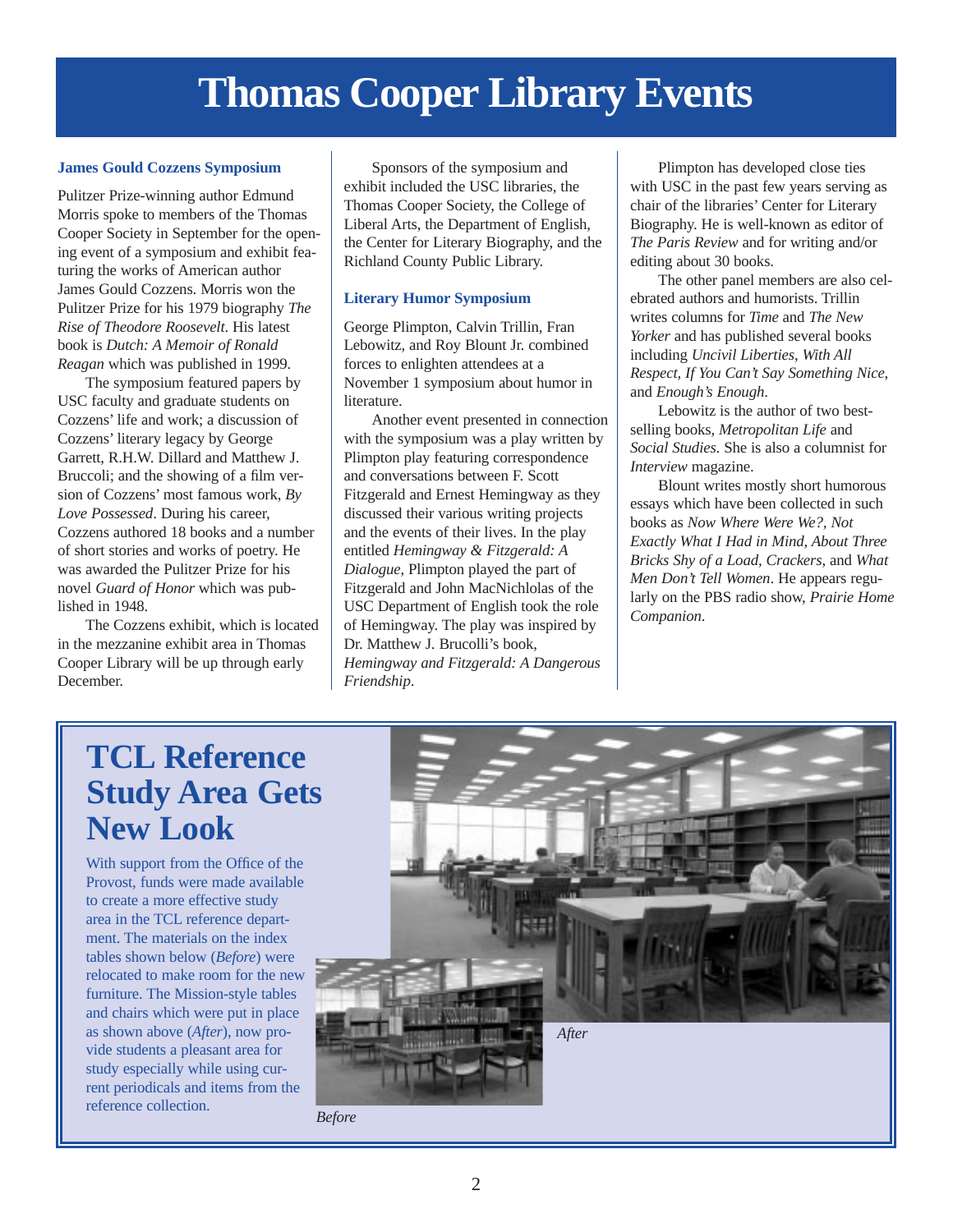## **News Briefs: South Caroliniana Library**

#### **Orin F. Crow Endowment**

Growing interest in the preservation of USC's many valuable older materials is reflected in the establishment of the Orin F. Crow Acquisition and Preservation Endowment. The endowment was created by Mr. Richard and Dr. Mary Anderson in memory of Dr. Anderson's father who was a professor and dean at USC between 1925 and 1955. Funds will be used to acquire rare materials and to preserve fragile items already in the libraries' collections.

#### **Ellison Durant Smith Research Awards**

Financial support to undergraduate, graduate, and postgraduate scholars seeking to conduct research at the South Caroliniana Library on government, politics, and society since 1900 is now available through the Ellison Durant Smith Research Awards.

Ellison Durant "Cotton Ed" Smith, who served in the United States Senate from 1909–1944, was a strong proponent of states'rights and a powerful advocate for farmers. The Smith Awards are endowed through the estate of Harold McCallum McLeod in recognition of his fond childhood memories of his famous relative. The endowment was established by McLeod's son, John MacLeod, who is a member of the University South Caroliniana Society Council.

Applications for the awards will be accepted through October of each year and winners will be announced in December. Funds are to be expended within the following calendar year. For more information, please contact Herbert J. Hartsook, curator of Modern Political Collections, at 803-777-0577.

#### **William Jennings Bryan Dorn Young Scholar Prize**

Undergraduate students from any college or university are eligible to receive the William Jennings Bryan Dorn Young Scholar Prize of \$500 which is presented annually for the best paper based on research conducted in the South Caroliniana Library's Modern Political Collections Division. Materials in the collection document post-World War II society and government and include the papers of leaders in government and politics, as well as those of other individuals and organizations that influence government.

William Jennings Bryan Dorn represented South Carolina's Third District in the United States Congress for 13 terms between 1948 and 1974. An eloquent advocate of South Carolina's interests, Dorn was particularly effective in the areas of agriculture, industrialization, and highway construction. The Dorn collection is one of the largest held by the library and includes papers, photographs, newspaper clippings, and audiovisual records dating from 1912 to the present.

Applications for the prize will be received until May 31 of each year and the award will be announced in July. For more information, please contact Herbert J. Hartsook, curator of Modern Political Collections, at 803-777-0577.

#### **Donald Stuart Russell Papers, 1929-1998**

The South Caroliniana Library's Modern Political Collections Division announces the acquisition of the papers of Donald S. Russell. Russell, who was USC's president from 1952 to 1957, also achieved success in many other areas of endeavor. He held important positions in the Roosevelt administration during World War II, practiced law

in South Carolina, was elected governor in 1962, and served as the state's senior senator to the United States Congress. In 1967 he was made a U.S. District Court Judge and in 1971 was appointed to the U.S. Fourth Circuit Court of Appeals, a position he held until his death at age 92 in 1998.

The Russell collection is organized into several series including public papers, personal papers, speeches, audio-visual materials, and clippings. Russell's private activities rival his public work in importance to the state. He labored diligently to promote education and the welfare of children and the disabled.

For more information about this collection, please contact Herbert J. Hartsook, curator of Modern Political Collections, at 803-777-0577.

#### **Simms and Jones Scholars Chosen for Summer Research**

The William Gilmore Simms Visiting Research Professorship for 2000 was presented for the second consecutive year to Dr. James B. Meriwether. Meriwether, who is professor emeritus in the USC Department of English, continued a project which he began in 1964 to create a bibliography of Simms'separate publications including books, pamphlets, and contributions in periodicals. Sean Busick was recognized as the Simms Scholar.

The year 2000 recipient of the Lewis P. Jones Fellowship in South Carolina History was James O'Neil Spady who is a graduate student in the American studies program at the College of William and Mary. Spady's research covered educational practices and institutions in the lower South, 1730s to the 1820s, analyzing their relationship to the cultural politics of the American Revolution.

### **Conservation Laboratory Awarded Preservation Grant**

USC's Conservation Laboratory has recently received a<br>grant of \$213,000 from the Institute of Museum and<br>Library Services, a federal agency. The grant will be<br>used to present both live and televised workshops is<br>which pro grant of \$213,000 from the Institute of Museum and Library Services, a federal agency. The grant will be used to present both live and televised workshops in which professional conservators will discuss topics of interest to South Carolina's small libraries and museums such as the care of photographs, documents, and paintings. The program, which is called the Preservation Institute for Small Libraries and Museums in



South Carolina, will be a cooperative project involving the libraries, DEIS, the College of Library and Information Science, and McKissick Museum.

According to the grant application, the project "will utilize complementary technology and face-toface learning to help small local libraries, museums, and related organizations learn proper preservation and collection care techniques."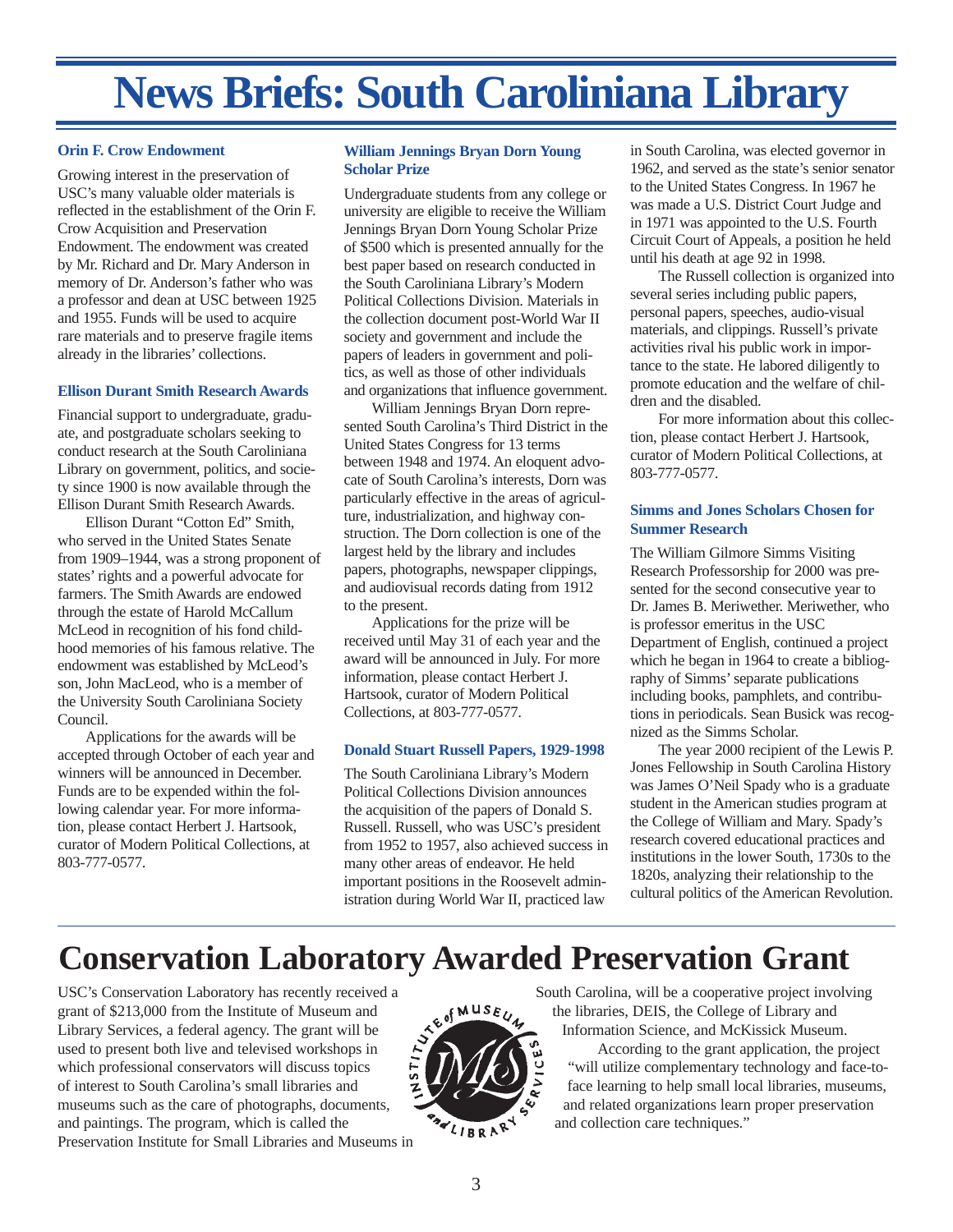## **University**<br> **Libraries Increase Endowments**

The University Libraries have made excellent progress during the University's Bicentennial Campaign which started in July of 1995. Building up library endowments has been the major focus of the efforts led by Dr. George D. Terry, viceprovost and dean of Libraries and Instructional Services. Terry said, "We are in this for the long run and to provide a solid foundation of library support for future generations." Dr. Robert Ackerman, (USC '56, '61, '65), chairman of the libraries' executive committee for the Bicentennial Campaign, has done an excellent job of leading the committee in their efforts to provide ongoing support for the University Libraries.

Over 27 new endowments have been funded since the start of the campaign totaling \$1,558,922 with an average balance of \$57,737. The impact of these funds has been felt throughout the library system as proceeds are designated for specific areas, including the South Caroliniana Library, Thomas Cooper Library, Springs Business Library, the Film Library, and the Music Library. The endowments supporting South Caroliniana Library are listed on page 11. A listing of endowments for all of the libraries is available from the Development Office located on level two of Thomas Cooper Library.

A new donor organization, the Ex Libris Society, is being established to recognize individuals who contribute \$1,000 or more annually to one of the libraries' endowments. This program has already made an impact and charter members will be welcomed through June 30, 2001. Special recognition plans are being made for this distinguished group. The Horseshoe Society was established by the University to recognize its major donors of gifts valued at \$100,000 or more and the library administration is delighted to have several donors included in this outstanding group. Identifying bequests has also been a critical part of the campaign and a diverse group of donors have made their plans known and are recognized through the University's Guardian Society.

For more information about any of these programs, please contact Carol Benfield, Louisa Campbell, or Carroll Peters in the libraries' Development Office at 803-777-5564.



**Rose Marshall** Thomas Cooper Library Reference Librarian



**Carol Crawford** Library Annex and Conservation Facility Laboratory Director and Senior Conservator



**Hui Hua Chua** Thomas Cooper Library Electronic Government Information Librarian



**Louisa Campbell** University Libraries Development Officer



**Deborah Clanton** Springs Business Library Assistant Head



**Elizabeth Sudduth** Thomas Cooper Library Special Collections Catalogue Librarian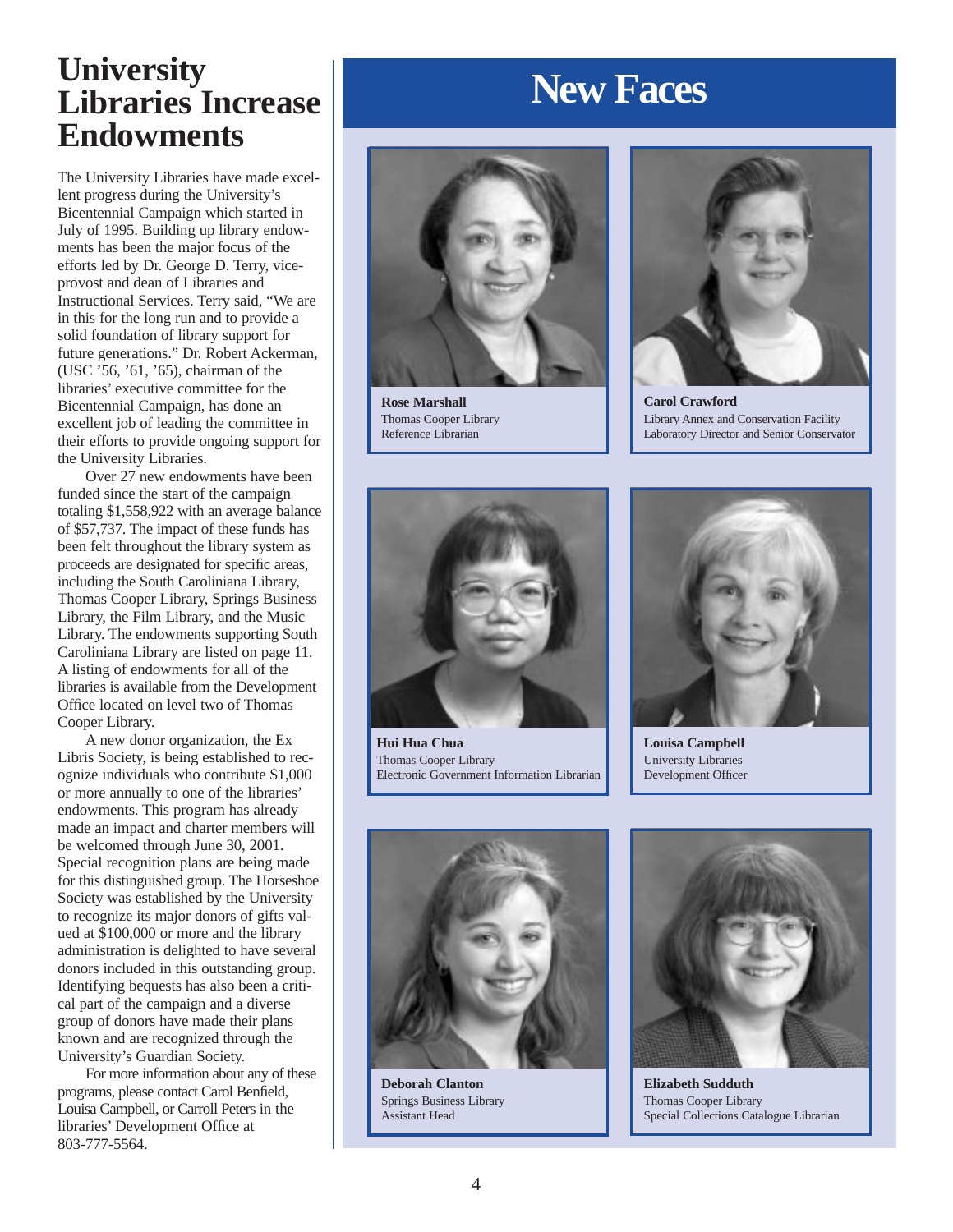## **News from Thomas Cooper Library Special Collections**

#### **Visiting Scholars**

The prize for traveling the greatest distance to visit USC's Special Collections surely goes to Professor Douglas Newton, of the University of Western Sydney, NSW, Australia, who came to examine the papers of Clifford Allen, the British pacifist leader, for a research project on peace initiatives during and after World War I.

Dr. Fred Freeman, from the University of Edinburgh, was the holder of this year's W. Ormiston Roy Visiting Fellowship. The fellowship, now in its eleventh year, supports a scholar for a month's work on Scottish poetry.

Returning for a second summer was Professor Jill Rubenstein with grant support from the University of Cincinnati. Rubenstein was researching a future volume in the *Stirling-South Carolina Edition of James Hogg*, of which eight volumes have been published to date.

#### **Recent Publications**

The two newest titles in Thomas Cooper Library's ongoing series of exhibit catalogues are *James Gould Cozzens* by Matthew J. Bruccoli and *John Milton & the Seventeenth Century* by Patrick Scott. The Cozzens catalogue reproduces many of the author's informative inscriptions from titles in the Bruccoli collection. Both catalogues include illustrations and have been distributed to Thomas Cooper Society members and major research libraries.

#### **Current and Upcoming Exhibits, 2000-2001**

"James Gould Cozzens" is an exhibition from the Bruccoli Collection (TLC, mezzanine exhibit area through December 2000). Cozzens (1903–1978) is bestknown for his war novel *Guard of Honour* (1948), which won him the Pulitzer Prize and for the bestseller *By Love Possessed*

(1957), which was made into a film in 1961. The exhibition, the fullest display ever of the author's work, was opened with a special Cozzens symposium in September.

Exhibits earlier this fall have included "Gettysburg, an Exhibit for the First-Year Reading Experience," "The Olympics," "Recently-donated Modern Political Books Collections," "Thomas Wolfe," and "Victorian Medicine."

Three major exhibits are scheduled in conjunction with the USC bicentennial in 2001: "The Heart of a Great University: 200 Years of USC Libraries" (January– April); "Treasures of Natural History: Audubon and Others" (May–July); and "200 Years of American Literature at South Carolina" (mid-September– December). Also scheduled for the lobby next spring are exhibits on the American feminist author Charlotte Perkins Gilman and on Phi Beta Kappa at USC.

### **Music Library Receives Toscanini Collection**

Retired USC professor of English, James B. Meriwether, presented a major collection of recordings and other items related to the life and work of Arturo Toscanini to the USC Music Library on the 133rd anniversary of the maestro's birth March 25, 2000.

Over the years, Dr. Meriwether, who began collecting classical music recordings in the 1930s, has given the library some 3,000 recordings of various works by a variety of artists. At this event, Meriwether was surprised by the announcement of an endowment established in his honor to support the Music Library. Interest income from the James B. Meriwether Music Library Endowment will be used to enhance the Arturo

Toscanini Collection through the acquisition and preservation of related materials.

Toscanini, who lived from 1867–1957, was renowned as the music director of La Scala in his native Italy and later of the New



*Music librarian, Jennifer Ottervik (foreground), greets Dr. Meriwether and another long-time library supporter, Mrs. Alester G. Furman III of Greenville.*

Toscanini had the distinction of conducting the world premieres of two of Giacomo Puccini's most famous operas, *La Bohème* in 1896 and *Turandot* in 1926.

York Philharmonic and NBC Symphony Orchestras. He exerted a major influence on virtually every classical musician alive during his lifetime including such greats as Leonard Bernstein and Robert Shaw.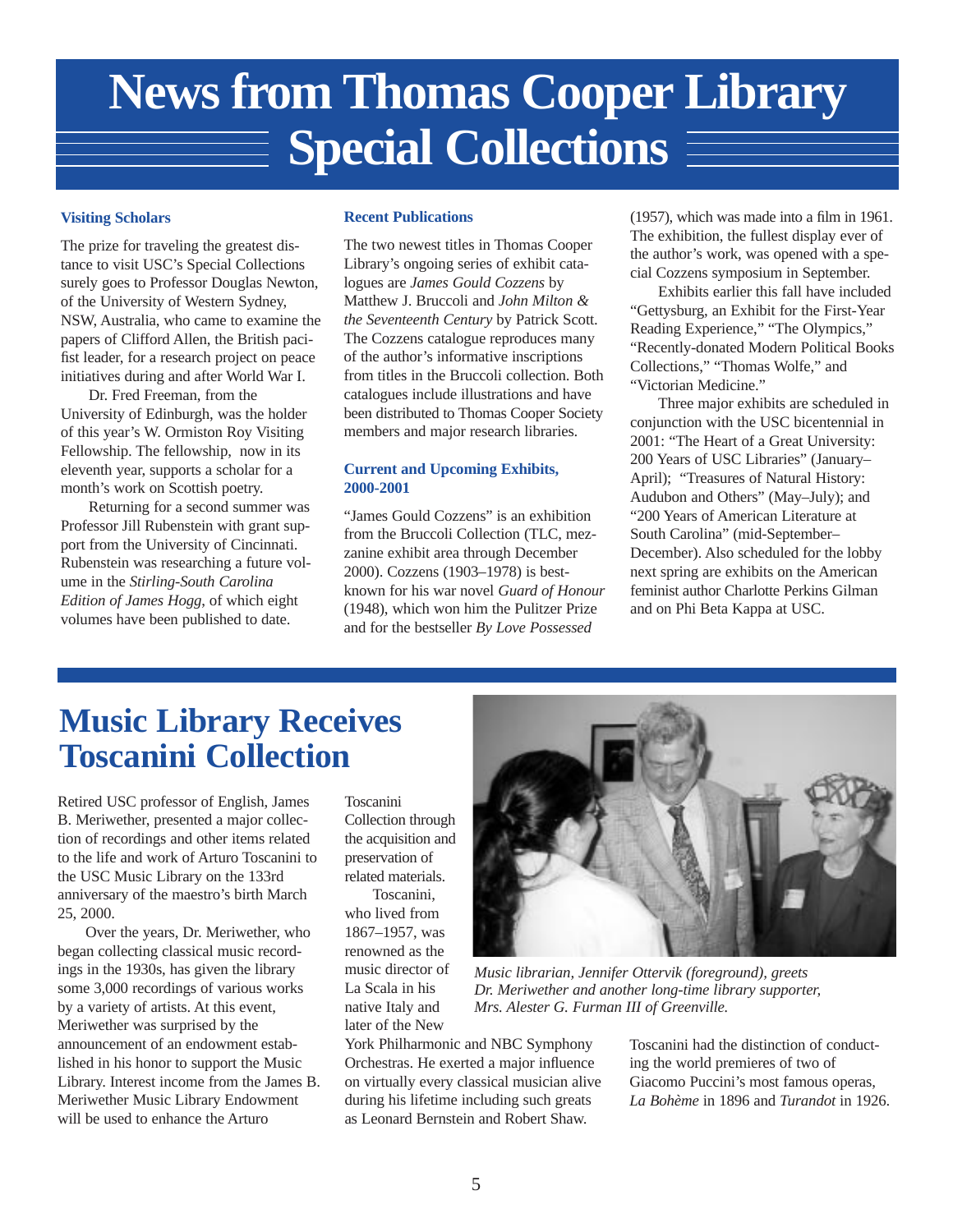## **Film Library Treasures: Dolmetsch Consort**

#### *by Ben Singleton*

The Movietone News collection in USC's Film Library contains hundreds of unique film clips covering almost every subject imaginable. The still photograph shown here is taken from a reel of film about nine minutes long which features the performance of an early music consort led by Eugene Arnold Dolmetsch. The performance was probably part of the fourth Haslemere Festival held in August 1928 in Surrey, England.

Dolmetsch, who might be described as a gothic Lawrence Welk, manages to look remarkably proper in a damask gown while playing a rebec and leading the consort made up of recorders, a cello, a serpent, a drum, and an ottavino spinet. Members of the consort, all in garb reminiscent of the 15th or 16th centuries, include two of Dolmetsch's sons, Rudolph, playing the serpent, and Carl, next to his father, playing the soprano recorder. The garden surrounding "Jesses," the Dolmetsch family home, shows considerable care and was perhaps part of Arnold Dolmetsch's Elizabethan fantasy. The outdoor setting certainly simplified operations for the newsreel cameraman. Despite the old-fashioned costumes and instruments, the 20th century briefly intrudes on this aesthetic spectacle when, through the lattice backdrop, is seen the flicker of passing cars and above the serpent's strain is heard the disconcerting honk of an automobile horn.

The instruments required to perform European music of the Middle Ages, Renaissance and baroque periods were little known in the early part of this century and were no doubt amusing stuff for the Movietone photographer. Arnold Dolmetsch, who was born in Le Mans, France in 1858 and died in England in 1940, was schooled in late Victorian academia which saw "survival of the fittest " as a universal principle: old music and old instruments, like old animal species, would always be replaced by the new and possibly improved. Despite these prevailing views,



*The Dometsch Consort (left to right)—cello, soprano recorder, rebec, alto recorder, soprano recorder, serpent, drum, and spinet*

Dolmetsch was convinced that instruments of the modern orchestra did not render an appropriately balanced and satisfying performance to music of earlier days. He was a leader among those reevaluating earlier composers and advocating the use and reconstruction of period instruments.

To Dolmetsch and his peers, the revival of early music and its instruments was linked with the "Arts and Crafts" movement of the preceding decades. The instruments of the Renaissance were small of voice and best suited for home music making. Certainly Dolmetsch appreciated the perception that cultivated Renaissance courtiers practiced a variety of attainments, yet were unburdened by current associations with the title "amateur." Dolmetsch and his supporters hoped to transform England into a musical nation through family music making. This charming ideal was naturally attributed to Elizabethan society.

The presence of the cello in this otherwise historically probable consort seems curious because the viola da gamba, which was among the first historical instruments

revived by Dolmetsch and other enthusiasts, would have seemed a more likely choice. (Antique instruments that could be brought into playing condition were relatively cheap at that time and these instruments accounted for most of the viols in use.) Perhaps the cello was considered more robust in this outdoor setting. In the tradition of early music, the cello player is holding his instrument in a viol-like grip without the support of the endpin.

Except for the cello, the most familiar instrument seen in this consort is probably the recorder. This sweet-voiced flute, like many other instruments too soft to contend in the 19th century orchestra, disappeared from the music world for more than a century. Dolmetsch's home workshop began to reproduce recorders after some trial and error and it could be said that the parent of all 20th recorders was a single antique instrument used in Dolmetsch performances. In fact, the recorder might not have been restored to its present-day prominence without the efforts of Arnold Dolmetsch, a tire-

*continued on page 7*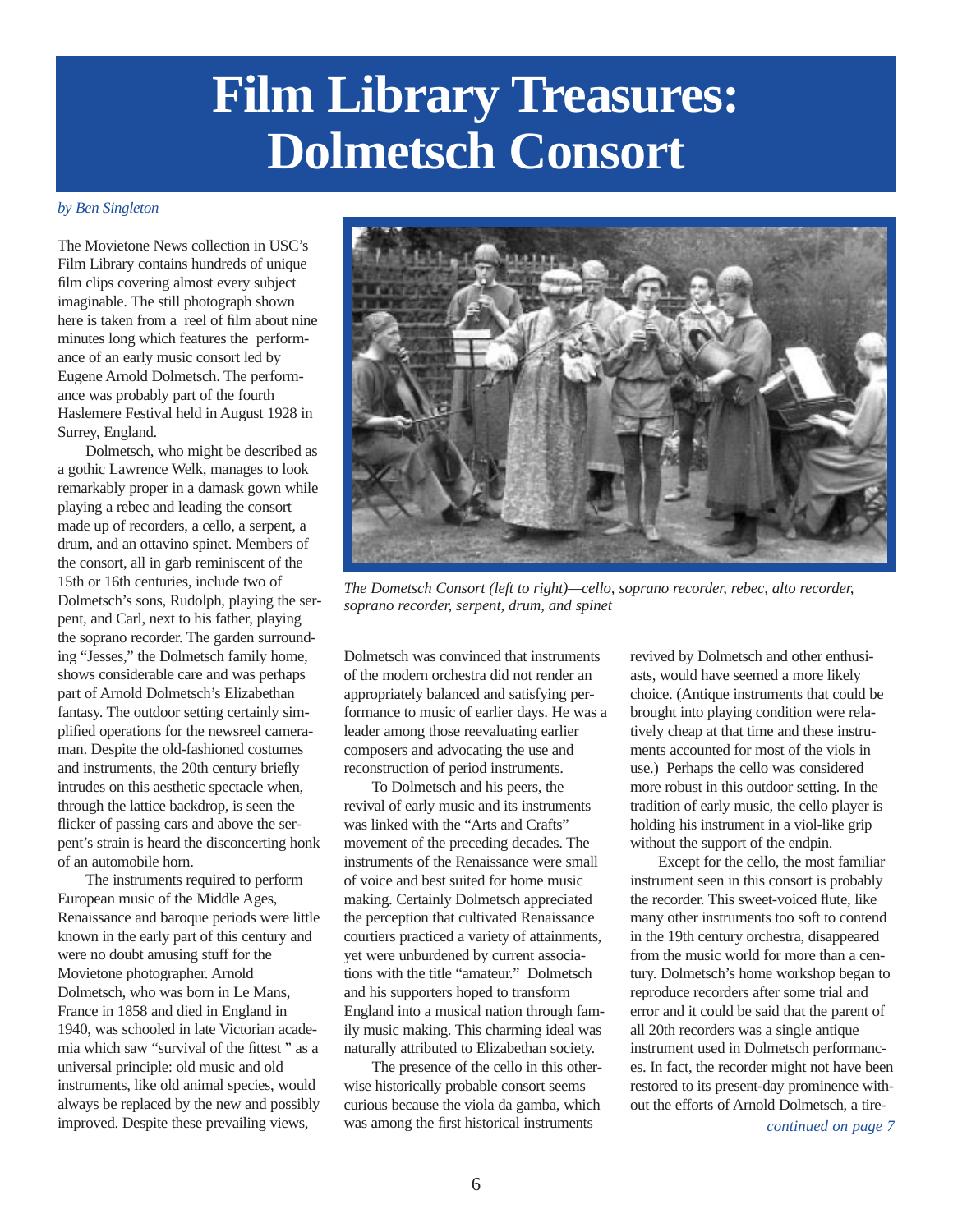#### **FILM** *continued from page 6*

less promoter. In their plastic form these affordable flutes have found their way into millions of homes and schools. Today the plastic recorder is usually the first musical instrument presented to children because it rewards almost any aspiring musician with a melody. Assembly line production and the introduction of plastic necessitated by the shortages of WWII, aided the recorder's leap from antique obscurity to its position as the most ubiquitous woodwind of the 20th century. Carl Dolmetsch, only beginning the recorder at age 14 upon the insistence of his father, would gain the distinction of being one of the recorder's first virtuosos in the 20th century. Having performed in the first Haslemere Festival in 1925, he appeared each year until 1996, the year before his death. He also went on to become the head of the Dolmetsch firm which still produces recorders and other instruments.

The particulars presented here were largely extracted by viewing and reviewing the film. The Movietone cameraman was required to fill out a "dope" sheet and his notes were copied onto a 3 x 5 index card in the Manhattan office of Movietone News. The card for this film clip, no. 1-78, provides only the following: "Surrey, England, August 31st, 1928; Shots of Arnold Dolmet[s]ch and family playing old fashioned instruments of 15th & 16th Century; Cameraman, Davis." These notes are typical of the extremely meager and sometimes inaccurate information found on Movietone index cards. The perpetuation of inaccurate spelling as above, is of course a great pitfall for computer-assisted searching. The camera, like the eye, may supply abundant detail, but the knowledge and abilities of the observer remain limitations.

Researching an earlier era with resources such as newsfilms can provide some very curious points of view, unusual perspectives on history, or old visions of the future. Fortunately, film records offer the perplexed viewer a chance to pause, rewind, and replay events otherwise impossible in the parade of life.

Readers who are interested in seeing this film clip or who would like to know about other clips on numerous subjects may contact the author at the Film Library 803-777-6211.

## *ILLExpress!* **Extended to USC Regional and Four-year Campuses**

Beginning this fall, *ILL Express!* will bring a new interlibrary loan service to USC's regional and four-year campuses.

Patrons at the campuses will be able to submit their interlibrary loan requests over the World Wide Web from computers in their offices, homes, or elsewhere. To use the system patrons need a computer with Internet connectivity and a current standard Web browser, such as Netscape or Internet Explorer. First-time users will be asked to register with the system and select a user name and password. After that, all the patrons need to do is to log

onto the system, select the appropriate form, fill in the bibliographic information, and submit the request. Patrons will also be able to track their requests, view the items they have checked out, and ask for renewals, all through their Web browser.

Using the ILLiad software developed at Virginia Tech, this new service is based on the highly successful *ILL Express!* system currently employed at the Thomas Cooper Library on the Columbia campus. For more information on how to register and begin using this new service, patrons should contact their campus librarians.

### **Distance Education Faculty Forums Offered**

Each year, Distance Education and Instructional Support (DEIS) offers opportunities for distance education faculty to attend forums and workshops on ways to make distance teaching more effective. According to Doris Stephens, instructional development manager, "Our primary focus will be on pedagogical issues, and the forums will provide an opportunity for faculty from different colleges to discuss topics of common interest." Several forums will be offered during the 2000-2001 academic year in both fall and spring semesters.

The fall schedule began in August when an overview of upcoming activities was presented. The September forum covered "Online Education: Is It for Everyone?" Professors who participated in the panel discussion were Stephen Bajjaly (library and information science), Jo Ann Coe (social work) and Lisa Rashley (English, USC Lancaster). In October the topic was "Selecting Technologies: How Do We Choose a Medium of Delivery?" with participating panelists Donal Tetreault (education), Tina Smith (public health), and Donald Stowe (interdisciplinary studies). On October 25 there was a workshop entitled "How to Introduce Students to Online Learning: The Effective First Lesson."

The remaining forum will be held November 14 from 10–11 a.m. in the DEIS conference room, USC Law Center, sub level 1. The topic of this forum will be "Online Pedagogy: How Do We Facilitate Learning?" Panelists will be Dan Barron (library and information science), Goutham Menon (social work), and Linda Leech (medicine).

Similar topics will be covered in a series of forums in spring 2001. For information about upcoming forums or to suggest a forum topic, please contact Vera Polyakova-Norwood at 803-777-3261.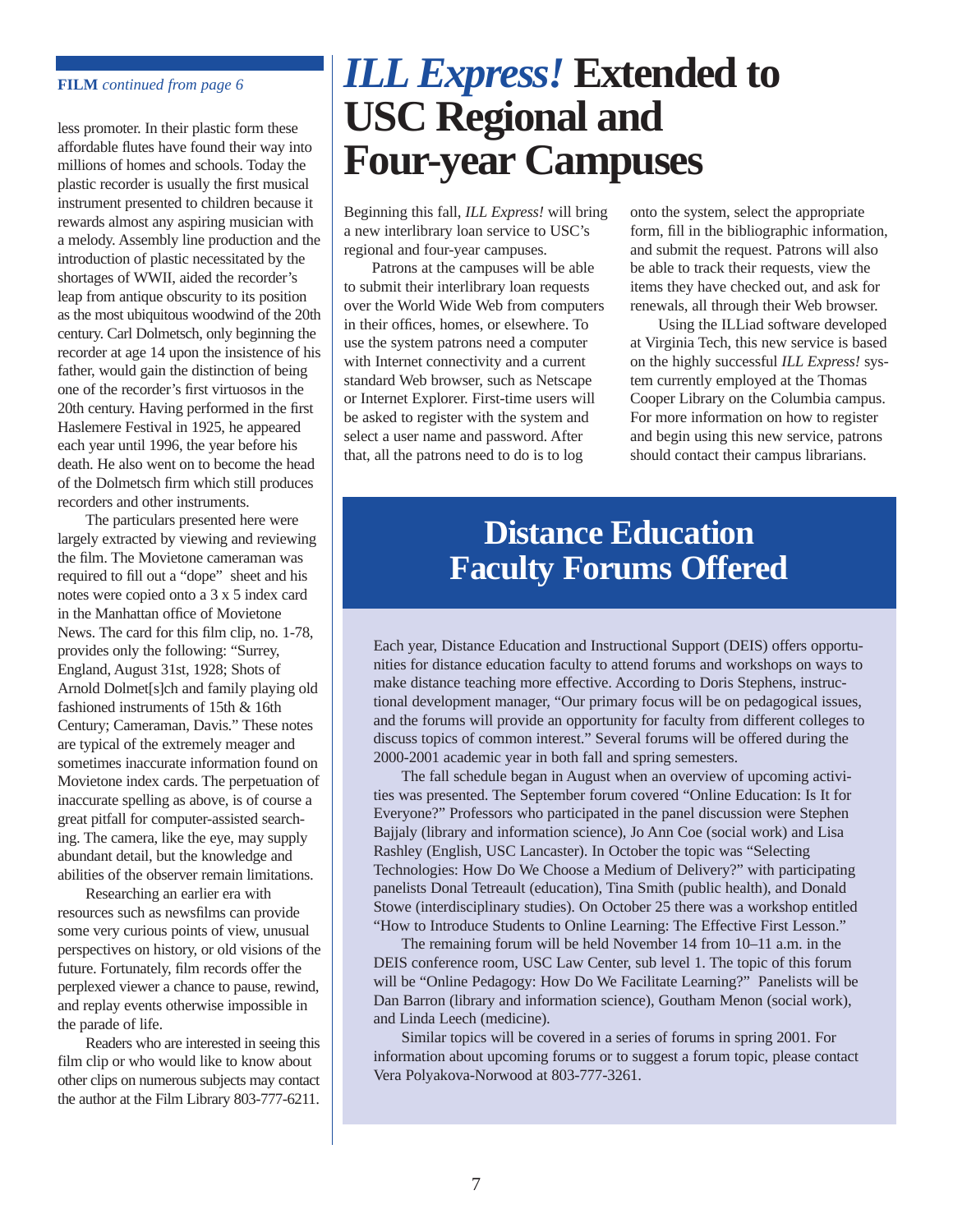## **South Caroliniana Library Owns 19th Century Glass Plate Negative Collection**

*by Beth Bilderback*

In 1994, the South Caroliniana Library acquired a collection of 149 glass plate negatives produced by the Charleston photographer George LaGrange Cook during the 1880s and early 1890s. The collection provides excellent documentation of late 19th century Charleston and richly enhances the library's book and manuscript collections of the era.

The images in the collection include Charleston houses, churches, businesses, earthquake damage, and scenes in

establishments show advertisements for goods and services, some with odd combinations such as Mohring's Grocery and Saloon. Many of the business views were taken from upper floors of opposing buildings, giving a good view of the streetscape. LaGrange's photographs taken right after the 1886 earthquake show the incredible amount of destruction in Charleston and surrounding areas. He photographed the old Roper Hospital from almost every angle to show its condition.

His photographs of the 1886 earthquake attest to his ability to move beyond the studio. LaGrange had an easier time shooting outdoor photography than his father. When George Cook photographed outside the studio, he had to take his darkroom with him because the glass plates had to be coated with emulsion, exposed, and fixed very quickly or the image would be lost. By the time LaGrange took over the studio, advances in photographic processes allowed him to take his camera and pre-coated neg-



*Live oak with Spanish moss*

Summerville. Of special interest are a lumber mill, a horse-drawn fire engine with an African-American crew, LaGrange's darkroom, Drayton Hall with flanking outbuildings, giant lily pads in a pond outside Winston-Salem, North Carolina, and the Summerville depot. LaGrange and his family began spending time in Summerville in 1883, moving their residence to the village in 1889.

The collection provides a wonderful glimpse of life in Charleston during the late 19th century. The architecture displayed in the images of houses, churches, and businesses provides an insight into what it would be like to walk or ride down many of the city's streets. Photographs of mercantile

LaGrange Cook was the son of George Smith Cook, premier Confederate photographer. LaGrange learned the art of photography from his father, then took over the Charleston studio when George moved to Richmond, Virginia in 1880. LaGrange maintained his studio in Charleston until 1891 when he joined his father and brother at their photography studio in Richmond.

LaGrange Cook was well known in Charleston and around the state. In 1884 his work was described as "always showing a graceful, easy pose, a fidelity to nature, and a completeness of finish, not always obtained by those who are not thorough masters of the art." He enjoyed excellent patronage and was a versatile photographer.

atives into the field, expose the negatives, and wait until he returned to the studio to develop them. This was particularly advantageous as LaGrange sold a set of earthquake views containing about 300 images.

McKissick Museum mounted an exhibition featuring the collection in 1995. The following year, the South Caroliniana Library exhibited many of the images in conjunction with a book signing by George LaGrange Cook's great-grandson. Some of the houses and scenes were identified at that time, but library staff are still hoping to place a name or location with many of the unknown images to complete the cataloging.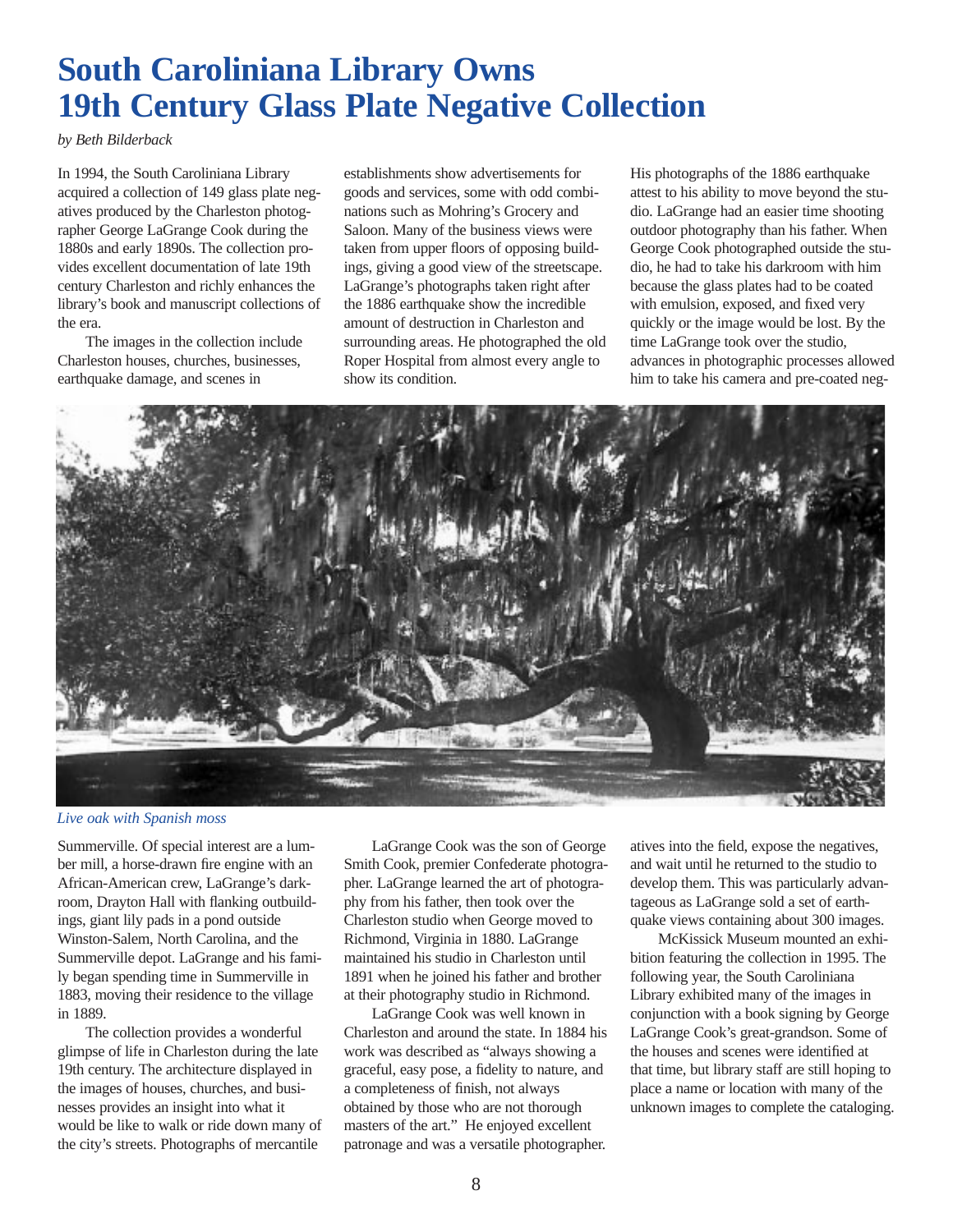### **TCL Computer Lab Provides Access to JAWS**

Job Access With Speech (JAWS) is a software program in the TCL Computer Lab which allows visually impaired students to make use of virtually all the computer programs available to other students in the lab. JAWS functions by reading aloud whatever appears on the computer monitor's screen. It works with Windows operating systems to access software applications and the Internet and to provide a wide variety of information, education, and job-related applications.

JAWS supports popular applications such as e-mail programs, word processing, spreadsheets, Web browsers, project management and research tools, contact management software, presentation software, Webdevelopment tools, software development tools, database management software, and sound editing software.

JAWS uses Internet Explorer to access the Web and reads complex Web pages as if they were in a word-processing document. It also has special Internet features such as links lists, frames lists, forms mode, and reading HTML tables and it is compliant with Web Accessibility Initiative guidelines.

Students interested in using JAWS should call Briget Livingston at the computer lab 803-777-0244.



*Computer lab manager, Briget Livingston, works with MSBA student and lab assistant, Clay Jeffcoat, in learning to use the JAWS software.*

### **New Special Collections Acquisitions at Thomas Cooper Library**

#### **Medical History**

As a young student in Ann Arbor, Michigan in the 1890s, George H. Bunch started hunting down old medical books. As a respected physician in Columbia, South Carolina he continued to add to his collection, as did his son, George H. Bunch Jr. This summer, his grandson, George H. Bunch III, with the support of the Bunch family, donated the historical core of the collection to Thomas Cooper Library.

The George H. Bunch Medical History Collection includes over 100 18thand 19th-century medical books, with concentrations of books in military surgery, pathology, and women's medicine. Included are works by John Hunter, John Abernathy, Charles Meigs, and William Osler. Items from the collection have been displayed for the Victorians Institute conference and for undergraduates in USC's pre-professional advising program.

#### **H.L. Mencken and Robinson Jeffers**

Thomas Cooper Library recently received two additional 20th-century American literary collections. These include writings by and about the essayist H.L. Mencken and the poet Robinson Jeffers which were donated by Mrs. Alice Nolte.

The collections were built up in the course of his research by the late Professor William H. Nolte, former chair of USC's English department, who published books on both authors. Items include Mencken articles from as early as 1905, his book, *The Gist of Nietzsche* (1910), and a fine copy of Jeffers' book, *Roan Stallion* (1928) in the original boards from Leonard and Virginia Woolf's Hogarth Press.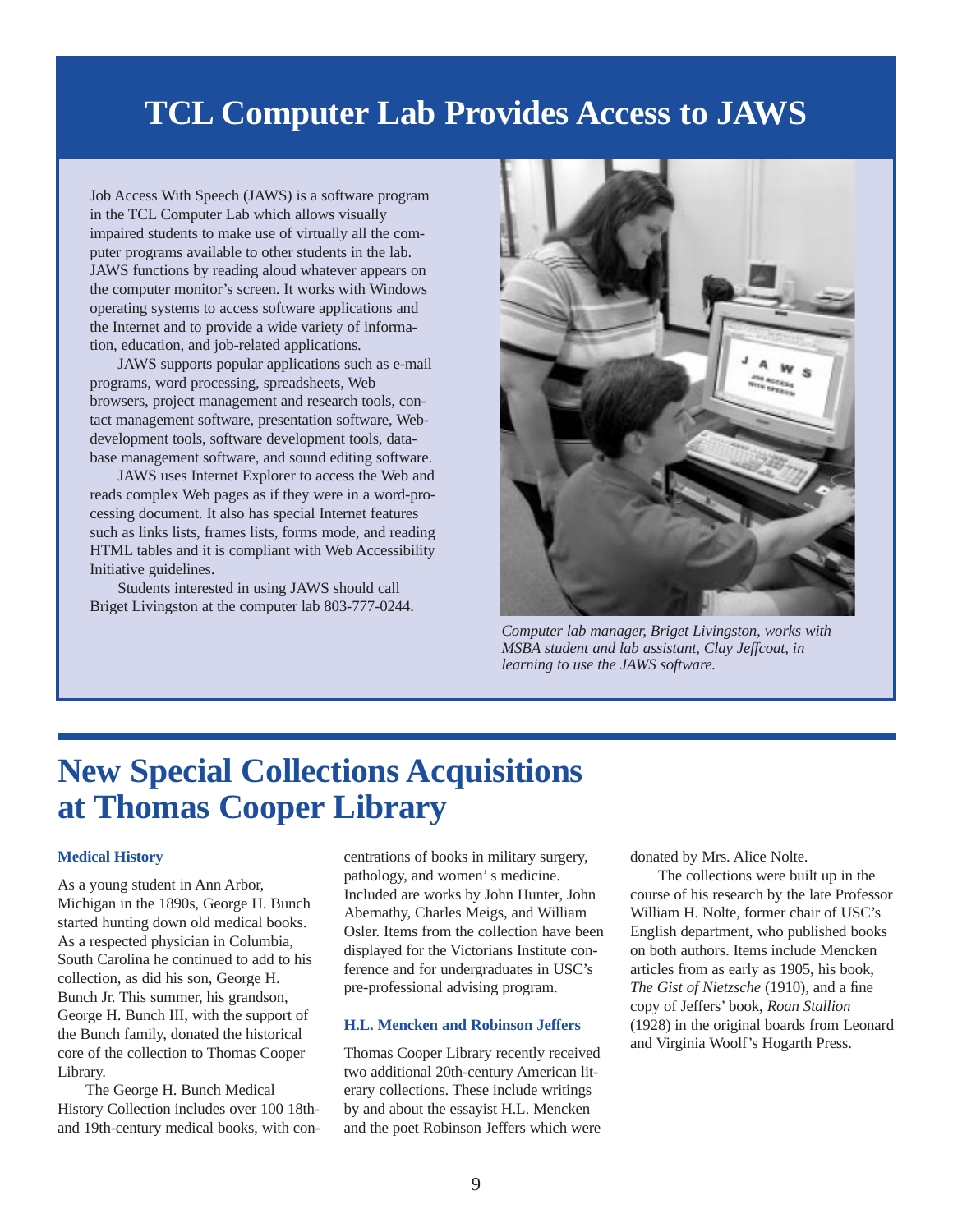## **Ackermans Create Library Endowment**



Shown above are Dorothy and Stephen Ackerman, long-time members of the Thomas Cooper Society, who have recently established the Dorothy and Stephen Ackerman Endowment Fund at the University. According to the Ackermans' bequest, net income from the fund will be used by the libraries for "materials, special acquisitions, and preservation for the benefit of the Departments of Foreign Languages, English, History, Philosophy and their dependent programs such as Comparative Literature, or their successors." Dr. Stephen Ackerman is distinguished professor emeritus in USC's Department of Spanish, Italian, and Portuguese. Mrs. Ackerman is a librarian and a current member of the Thomas Cooper Society Board of Directors.

### **Student-Oriented Teleconferences Presented**

Distance Education and Instructional Support (DEIS) in conjunction with USC's National Resource Center for the First-Year Experience & Students in Transition present a series of teleconferences during the spring semester each year. The teleconferences are designed to assist University faculty, administrators, and counselors in helping students deal with everyday challenges, both personal and academic.

The teleconferences are presented on the Columbia campus at a central viewing site and on Gamecock Cable. They are also available to the regional and four-year campuses and are free to all USC staff and faculty

Topics for the spring 2001 series which will be held in March and April include: "Enrollment Management," "Commuter Students/Engaging Students," and "Freshman Seminar Trends."

For more information about the teleconferences, please contact Michael Miller at 803-777-5281.

## **Distance Education Professor Wins Teaching Award**

Dr. Pat Feehan, who teaches both on-campus and distance education courses for the College of Library and Information Science, was the recipient last spring of the Outstanding Faculty Award for 2000 from the Association for Continuing Higher Education, Region VII. States included in Region VII are Alabama, Arkansas, Florida, Georgia, Kentucky, Louisiana, Mississippi, South Carolina, Tennessee, and Texas.

Feehan was selected to receive the award based on several criteria which demonstrate her excellence in teaching. Among these were effective teaching skills, systematic behavior, motivational skills, and caring attitude. She was nominated for the award by Vera Polyakova-Norwood of DEIS. In her letter of recommendation, Norwood wrote, "I have worked with Dr. Pat Feehan as an instructional design/pedagogy consultant on the course development team. It has always been a pleasure for me to observe her masterful performance in front of a TV camera and the genuinely warm and caring manner in which she interacts with students. Pat is a great team player, and always welcomes suggestions from course team members on how to further enrich her distance education courses." *Dr. Pat Feehan*

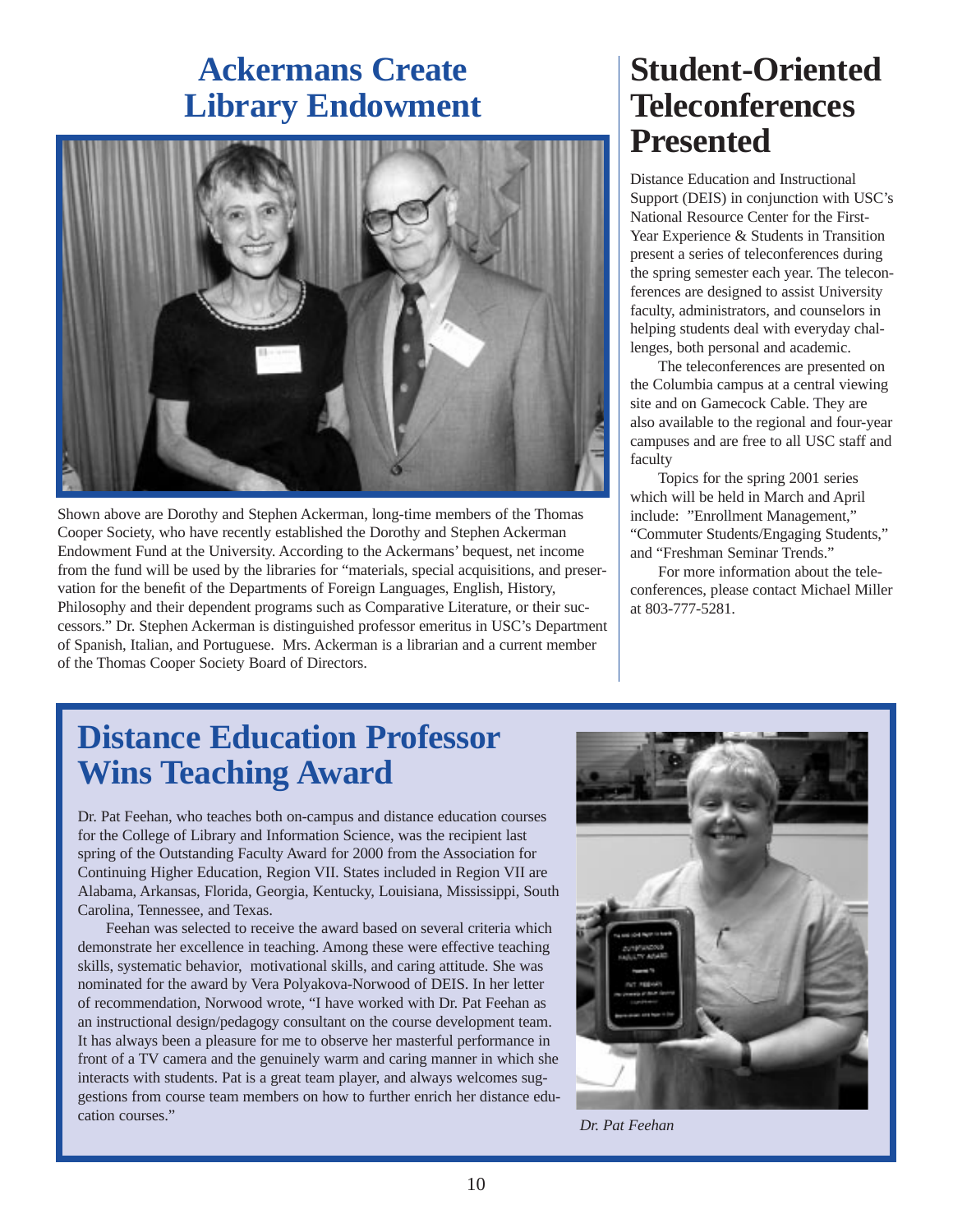## **University Libraries Endowments Benefiting South Caroliniana Library**

#### **Elizabeth Boatwright Coker Graduate Assistantship**

*This endowment provides funds for one graduate assistantship.*

#### **Orin F. Crow South Caroliniana Library Endowment**

*This endowment supports the acquisition and preservation of library holdings.*

#### **Jane Crayton Davis Preservation Endowment**

*These funds are utilized for preservation of the South Caroliniana Library collection.*

#### **William Jennings Bryan Dorn Endowment for Modern Political Collections**

.

*These funds are to be used to establish an annual graduate assistantship in the Modern Political Collections Division, to underwrite the preservation of the Dorn Papers, to offer research awards, and to fund other related projects.*

#### **William Foran Memorial Fund**

*This fund is used for the purchase of materials relating to South Carolina's participation in the Civil War and Reconstruction.*

#### **Arthur Elliott Holman, Jr. Acquisition and Preservation Endowment**

*This endowment will be expended annually for acquisition, as well as preservation of holdings, in areas such as the Episcopal Church, music and the arts, Anderson county, and other areas related to South Carolina history.*

#### **Lewis P. Jones Research Fellowship in South Carolina History**

*This fund will provide for a researcher to utilize South Caroliniana Library's resources during the summer months to study a topic related to South Carolina.*

#### **Library Archive and Research Fund**

*This fund is for acquisitions, archiving, cataloging, preservation, public accessibility, and awareness, as needed at both the South Caroliniana and Thomas Cooper Libraries.*

#### **Modern Political Collections Endowment**

*This fund chiefly supports graduate assistants and will eventually be used to encourage research into contemporary society and government through the publication of funding aids, the provision of research grants to scholars seeking to study the holdings of the Modern Political Collections Division, and other activities.*

#### **Schuyler L. and Dr. Yvonne R. Moore Endowment for Modern Political Collections**

*This fund will support Modern Political Collections through a graduate assistantship and other staff support.*

#### **NEH Challenge Grant Endowment**

*The purpose of this fund is to enhance the humanities collection and provide researchlevel materials. Funds will also be used for preservation.*

#### **The Robert I. and Swannanoa Kenney Phillips Library Endowment**

*This fund will be used for acquisitions and preservation (with a special interest in British and American literature and culture to support undergraduate studies) at both the South Caroliniana and Thomas Cooper Libraries.*

#### **The Nancy Pope Rice and Nancy Rice Davis Library Treasures Endowment**

*These funds provide needed support to make special and significant acquisitions in a timely fashion for the University Libraries.*

#### **William Gilmore Simms Visiting Research Professor Endowment**

*An individual is selected annually to conduct research on William Gilmore Simms at South Caroliniana Library during the summer.*

#### **Southern Heritage Endowment**

*These funds are used for the acquisition and preservation of materials in support of South Caroliniana Library and McKissick Museum.*

#### **The Ellison Durant Smith Research Award for the South Caroliniana Library**

*Funded by the estate of Harold McCallum McLeod, this fund provides annual awards for scholars seeking to conduct research at the South Caroliniana Library on government, politics, and society since 1900.*

## **Safe Schools Teleconference**

Distance Education and Instructional Support (DEIS) hosted a live teleconference, "Safe School Strategies" last May. The three-hour program was broadcast through SCETV to every public school in the state. Sponsored by the South Carolina Department of Education, the program featured panelists from across the country discussing effective school-safety strategies

implemented around the country.

Panelists included Governor Jim Hodges, Superintendent of Education Inez Tenenbaum, Bill Modzeleski, director of the Safe and Drug-Free Schools Program at the United States Department of Education, and other safe-school authorities from around the nation. Also included in the teleconference was a series of video reports

from effective safe-school programs around the country. These stories highlighted programs in South Carolina, Virginia, South Dakota, Alaska, and 10 other locations.

An edited version of the teleconference was broadcast by SCETV in September and video copies will be distributed by the South Carolina Department of Education to school districts across the state.